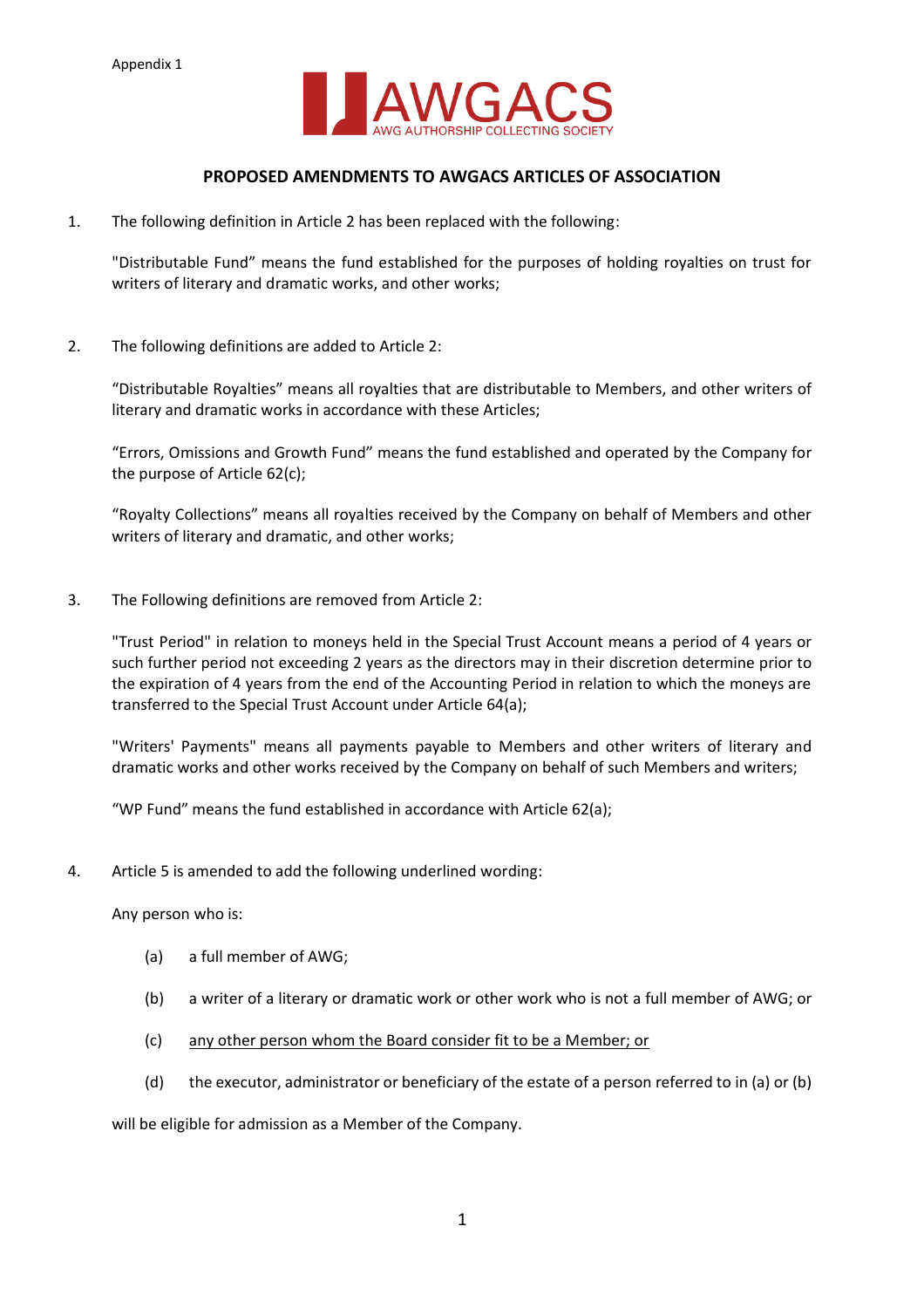### Appendix 1

4. Article 8 is amended so the following words in red have been removed:

When an applicant has been accepted for membership the Secretary will as soon as possible send to the applicant written notice of acceptance and a request for payment of the first annual subscription where applicable. On despatch of the written notice of acceptance or, where applicable, on payment of the first annual subscription the applicant will become a Member of the Company, provided nevertheless that if any required payment is not made within two calendar months after the date of the notice, the Board may in its discretion cancel its acceptance of the applicant for membership of the Company.

5. Article 12 is amended to remove the previous wording (red) and adding new wording (underlined):

A new Member will be considered inactive until their first allocation from the Distributable Fund. In the event that any Member does not, during any  $5$  10 consecutive financial years of the Company, have allocated to the Member him/her any share of moneys collected by the Company, then that Member will be considered inactive and will not be entitled to notice of, or to attend or vote at, any general meeting held after the end of the said  $5\overline{10}$  consecutive financial years and until after the end of a financial year during which that Member will have been allocated to them him/her a share of moneys collected by the Company.

6. Article 13 is amended to remove the previous wording (red) and adding new wording (underlined):

A Member may at any time, by giving 6 months' notice in writing to the Secretary, resign the Member's his/her membership of the Company but will remain continue liable for any annual subscription and all arrears due and unpaid at the date of the Member's resignation and for all other moneys due by the Member his/her to the Company and in addition for any sum for which the Member s/he is liable as a Member of the Company under Clause 5 of the Memorandum of Association of the Company.

7. Article 14 is amended to remove the previous wording (red) and adding new wording (underlined):

Subject to Article 13, all rights privileges and obligations of the Members will cease on the day of cessation of membership and the Member will cease to have any claim on the assets of the Company and will not be entitled to participate in any further allocations of moneys held or received by the Company provided however that any person who has ceased to be a Member will be entitled, despite the cessation of membership, to continue to receive any allocation and distribution of moneys to which the Member s/he becomes entitled in respect to any period during which the person s/he was a Member of the Company.

8. Article 15 is amended to remove the previous wording (red) and adding new wording (underlined):

If any Member wilfully refuses or neglects to comply with the provisions of the Memorandum or Articles of Association of the Company, or is guilty of any conduct which in the opinion of the Board is unbecoming of a Member or prejudicial to the interests of the Company, the Board will have power by resolution to censure, fine, suspend or expel the Member from the Company provided however that at least one week before the meeting of the Board at which such a resolution is passed the Member will have had notice of the meeting, of what is alleged against the Member him/her and of the intended resolution and that the Member s/he will, at the meeting and before the passing of the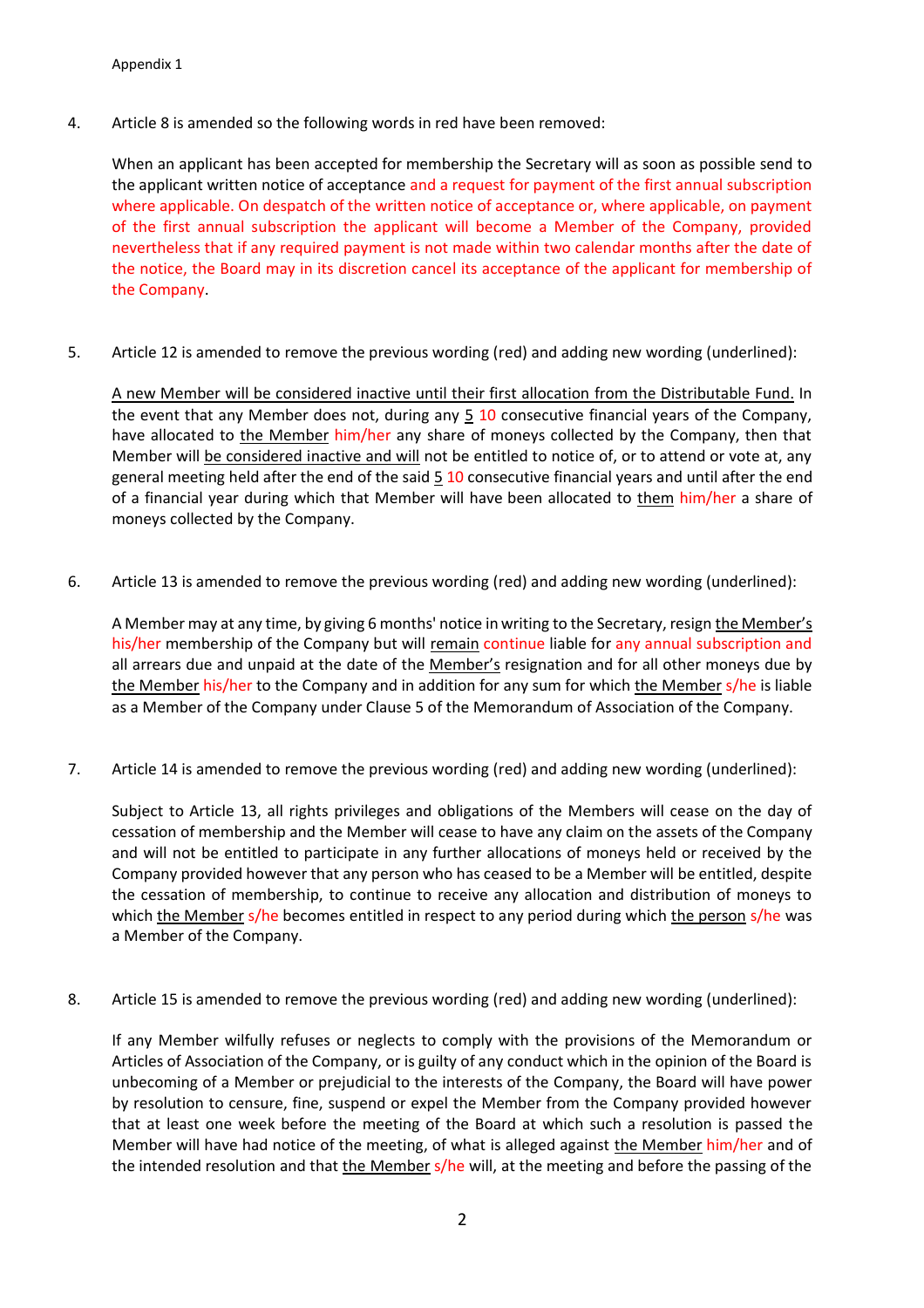resolution, have had an opportunity of giving, orally or in writing, any explanation or defence the Member s/he may think fit, and provided however further that the Member may, by notice in writing lodged with the Secretary at least 24 hours before the time for holding the meeting at which the resolution is to be considered by the Board, elect to have the question dealt with by the Company in general meeting. In that event a general meeting of the Company will be called for that purpose and if at the meeting such a resolution is passed by a majority of two-thirds of those present and voting (the vote to be taken by ballot) the Member concerned will be dealt with accordingly and, in the case of a resolution for the Member his/her expulsion, the Member will be expelled.

9. Article 17 has been replaced with the following:

Any director may convene a General Meeting if seconded by another director.

10. Article 18 is amended to remove the previous wording (red) and adding new wording (underlined):

Subject to the provisions of the Law relating to special resolutions and agreements for shorter notice, 21 14 days' notice at least (exclusive of the day on which the notice is served or deemed to be served, and exclusive of the day for which the notice is given) specifying the place, the date and time of meeting, and in the case of special business, the general nature of that business, will be given to those persons entitled to receive it.

11. Article 20 is amended to remove the previous wording (red) and adding new wording (underlined):

No business will be transacted at a General Meeting unless a quorum of Members is present at the time when the meeting proceeds to business. Except as otherwise provided  $\frac{5}{2}$  20 Members present in person will be a quorum. For the purposes of this Article "Member" includes a person attending as a proxy.

12. Article 22 is amended to remove the previous wording (red) and adding new wording (underlined):

The Chair of the Board will preside as chairperson at every General Meeting of the Company, or if the Chair of the Board s/he is not present within fifteen minutes after the time appointed for the holding of the meeting or is unwilling to act, then the Members present will elect one of their number to be chairperson of the meeting.

13. Article 28 is amended to remove the previous wording (red) and adding new wording (underlined):

A Member who is of unsound mind or whose person or estate is liable to be dealt with in any way under the law relating to mental health may vote, whether on a show of hands or on a poll, by the Member's his/her committee or by the Member's his/her trustee or by such other person as properly has the management of the Member's his/her estate, and any such committee, trustee or other person may vote by proxy or attorney.

14. Article 29 is amended to remove the previous wording (red) and adding new wording (underlined):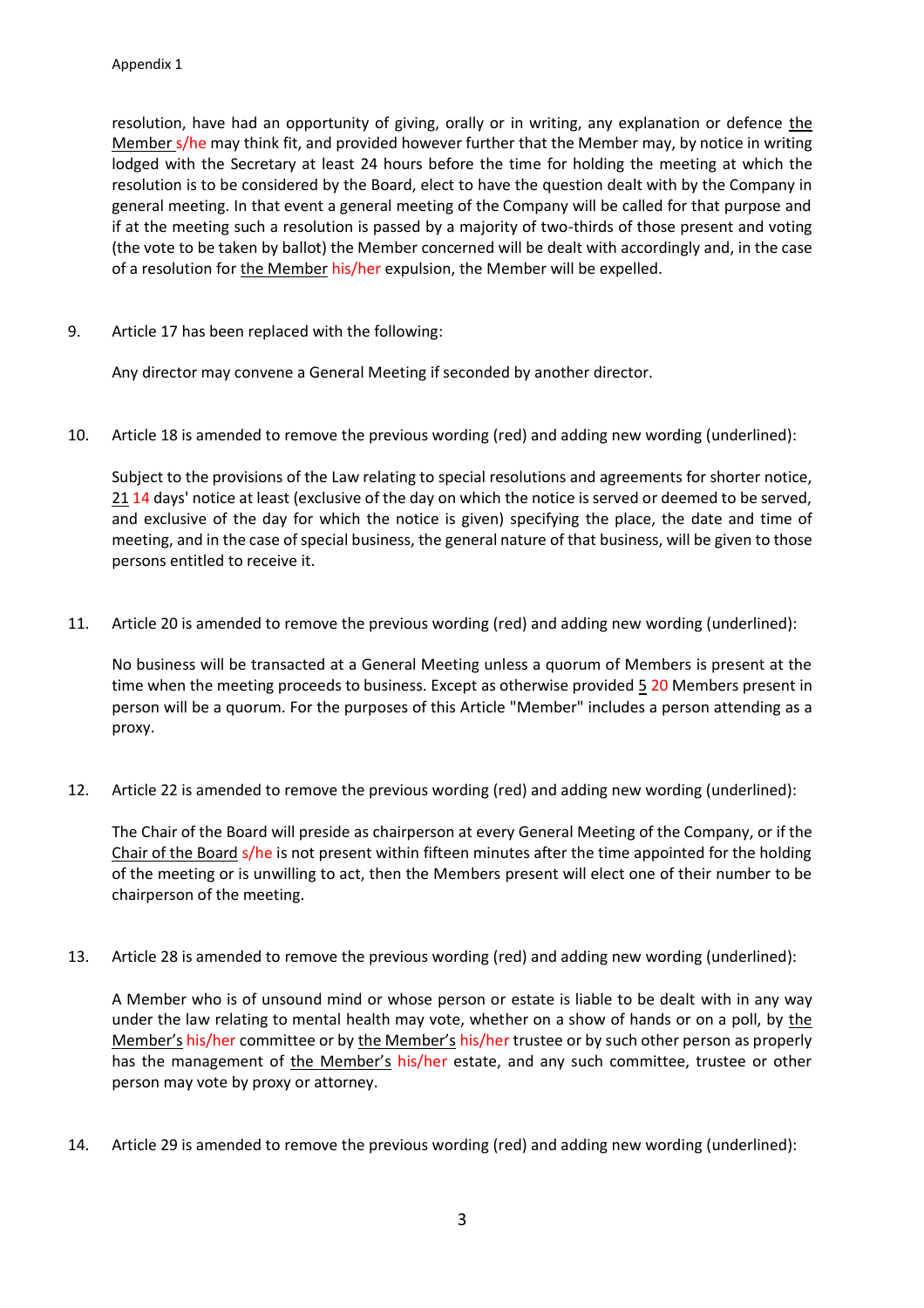No Member will be entitled to vote at any general meeting if the Member is inactive, as defined in Article 12, his/her annual subscription is more than one month in arrears at the date of the meeting.

15. Article 30 is amended to remove the previous wording (red) and adding new wording (underlined):

The instrument appointing a proxy will be in writing signed by the Member or the Member's his/her attorney duly authorised in writing or, if the appointor is a corporation, either under seal or signed by an officer or attorney duly authorised in writing. The instrument appointing a proxy will be deemed to confer authority to demand or join in demanding a poll. A Member will be entitled to instruct the Member's his/her proxy in favour of or against any proposed resolutions. Unless otherwise instructed the proxy may vote as the Member s/he thinks fit.

16. The proxy form at Article 31 has been amended to remove the previous wording (red) and adding new wording (underlined):

*Australian Writers' Guild Authorship Collecting Society Limited ("the Company")* 

*I, ................................. of ................................ being a Member of the Company appoint ................................. of .............................. as my proxy to vote for me on my behalf at the (Annual General Meeting or General Meeting+ as the case may be) of the Company to be held on ..............................199 and at any adjournment of the meeting.* 

*My proxy is authorised to vote +in favour of/+against the following resolutions:* 

*(Insert details if applicable)*

*Signed:199*

*............................................* 

*Date:*

*…………………………………………*

*NOTE: In the event of the Member desiring to vote for or against any resolution the Member s/he will instruct their his/her proxy accordingly. Unless otherwise instructed, the proxy may vote as the proxy s/he thinks fit. + delete whichever is not applicable.* 

17. Article 37 (b) is amended to remove the previous wording (red) and adding new wording (underlined):

The nomination, which must be in writing and signed by the Member and the Member's his/her proposer and seconder, will be lodged, together with a biographical note about the candidate of not more than 100 words, with the Secretary at least 28 days before the date set by the Board for the election. The election date must be within 14 days prior to the date of the Annual General Meeting.

18. Article 37 (g) is amended to remove the previous wording (red) and adding new wording (underlined):

The voter will mark the voter's his/her ballot paper by marking a cross opposite the names of each of the candidates for whom the voter votes s/he votes. The ballot paper will be placed in a sealed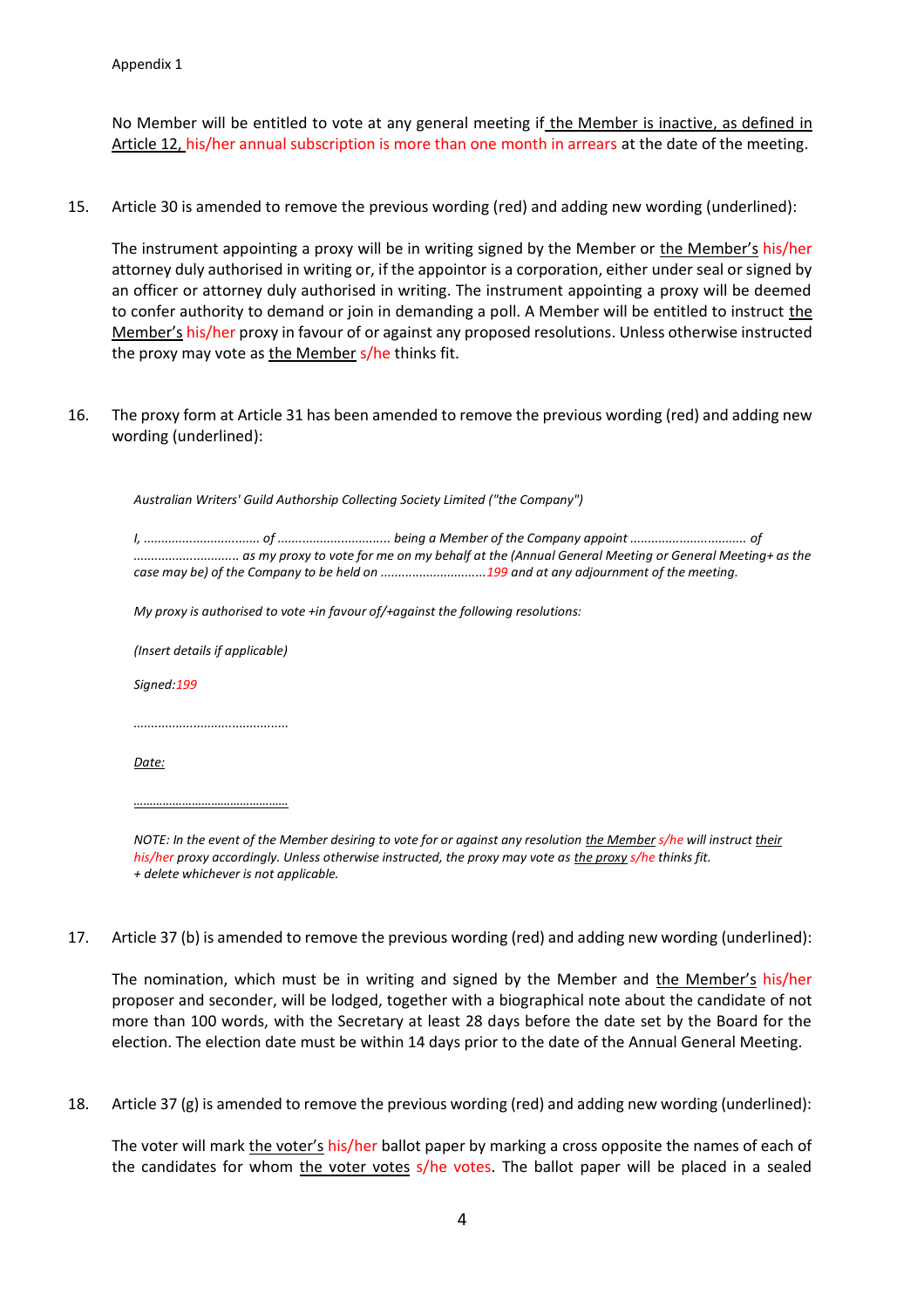envelope on the front of which the Member will write the Member's his/her name, and sign his/her signature. The envelope will be returned to the Secretary prior to the date of the election.

19. Article 40 is amended to remove the previous wording (red) and adding new wording (underlined):

The Company may, by special resolution of which notice pursuant to Section 227 of the Law has been given, remove any director before the expiration of the director's his/her period of office, and may, by an special resolution appoint another person in the director's his/her place. The person so appointed will hold office only until the next Annual General Meeting.

20. Article 41 (a) is amended to remove the previous wording (red) and adding new wording (underlined):

becomes insolvent under administration or makes any arrangement or composition with the director's his/her creditors generally;

21. Article 41 (e) is amended to remove the previous wording (red) and adding new wording (underlined):

resigns the director's his/her office by notice in writing to the Company;

22. Article 42 (a) is amended to remove the previous wording (red) and adding new wording (underlined):

disqualified by virtue of his/her office from holding any office of profit in the Company and any director may be or become a director of, or hold an office of profit in, any other company promoted by the Company or in which the Company may be interested as vendor, shareholder or otherwise;

23. Article 42 (b) is amended to remove the previous wording (red) and adding new wording (underlined):

disqualified by virtue of his/her office from contracting with the Company either as vendor, purchaser or otherwise, and no such contract or arrangement entered into by the Company in which any director is in any way directly or indirectly interested will be avoided; or

24. Article 42 (c) is amended to remove the previous wording (red) and adding new wording (underlined):

liable to account to the Company for any profit arising from any office of profit or realised by any such contract or arrangement by reason only of the director holding that office or of the fiduciary relations established because of it, provided however that a director must disclose to the Company any interest referred to in Article 42 (a), (b) or (c), and must not vote in relation to any contract or arrangement with the Company in which the director s/he is in any way, whether directly or indirectly, interested or in relation to any matter arising out of such contract or proposed arrangement. If the director s/he votes in contravention of this article, the director's his/her vote will not be counted.

25. Article 43 is amended so the following words in red have been removed: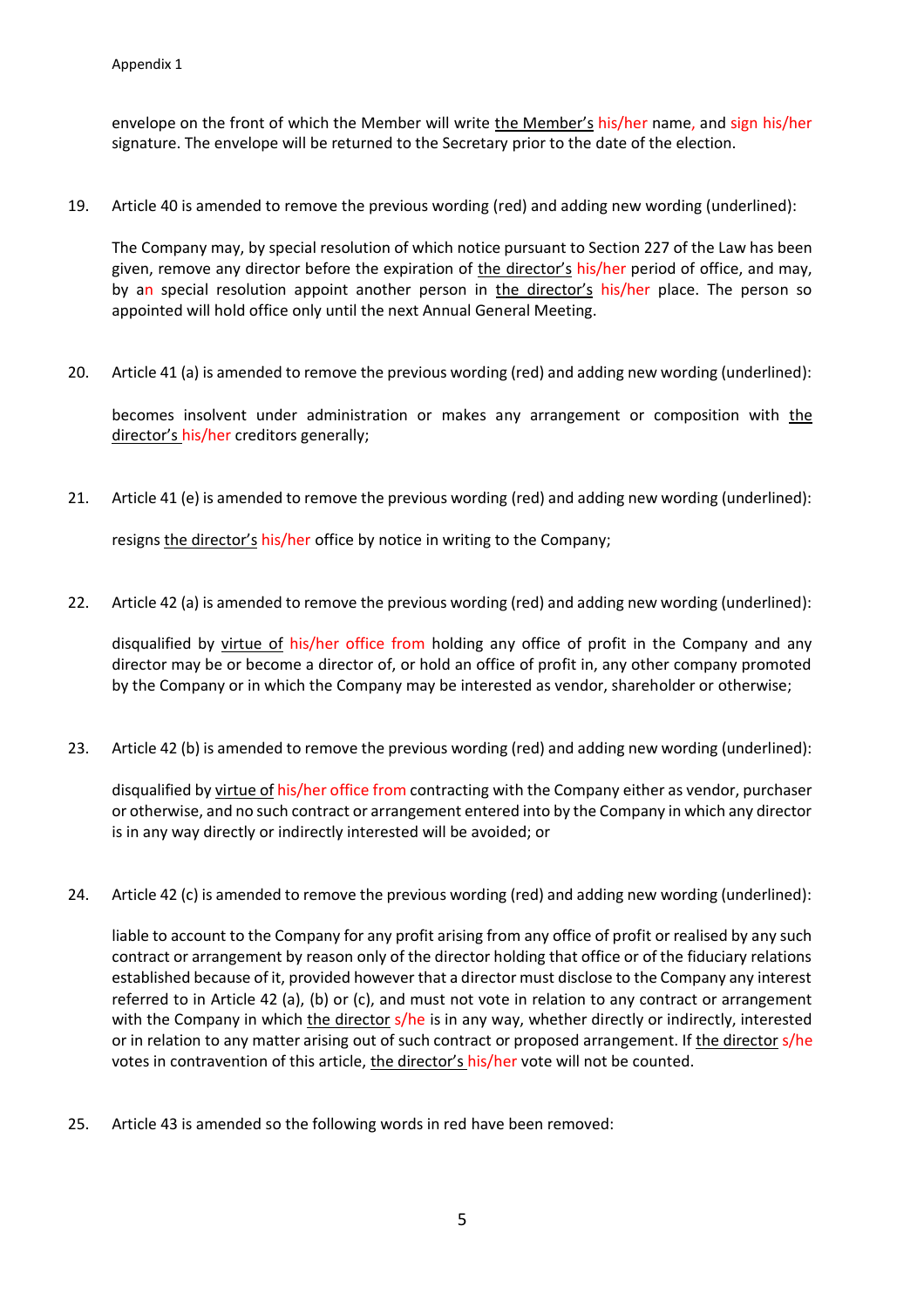The remuneration of the directors will from time to time be determined by the Company in a General Meeting but until that time will be \$2,000 per year. The directors will also be paid all travelling, accommodation and other expenses properly incurred by them in attending meetings of the Board or in connection with the business of the Company.

26. Article 48 is amended to remove the previous wording (red) and adding new wording (underlined):

The Board may meet together for the dispatch of business, adjourn and otherwise regulate its meetings as it thinks fit, but will not meet less than 4 6 times each year. Any 2 members A member of the Board may at any time, and the Secretary will on the requisition of a member of the Board, convene a meeting of the Board. All members of the Board are entitled to receive reasonable notice of any Board meeting.

27. Article 52 is amended to remove the previous wording (red) and adding new wording (underlined):

The office bearers of the Company, being the Chair and the Secretary the Secretary and the Treasurer, will be elected by the Board.

28. Article 53 is amended to remove the previous wording (red) and adding new wording (underlined):

The Chair of the Board will preside as chairperson at every meeting of the Board, or if the Chair s/he is not present within ten minutes after the time appointed for holding the meeting, or is unwilling to act, then the members of the Board may choose one of their number to be chairperson of the meeting.

29. Article 58 is amended to have 3 sub articles. The Article is as follows with the additional Sub Article underlined:

The directors will cause separate accounts and records to be kept in relation to:

- (a) the receipt and expenditure of Royalty Collections;
- (b) the manner in which the entitlement of Members to Distributable Royalties is determined and carried out;
- (c) the receipt and expenditure of moneys held in reserve as part of the Errors, Omissions and Growth Fund

and, in doing so, will as far as possible, adopt a consistent practice in allocating receipts and expenditure to Accounting Periods.

30. Article 60 is amended to remove the previous wording (red) and adding new wording (underlined):

The writer of any work not being a Member will be permitted to inspect the records of the Company as they relate to that work at such times and places and under such reasonable conditions or regulations that the directors from time to time determine provided however that any such writer gives 7 days' notice to the Company in writing that the Member s/he wishes to do so.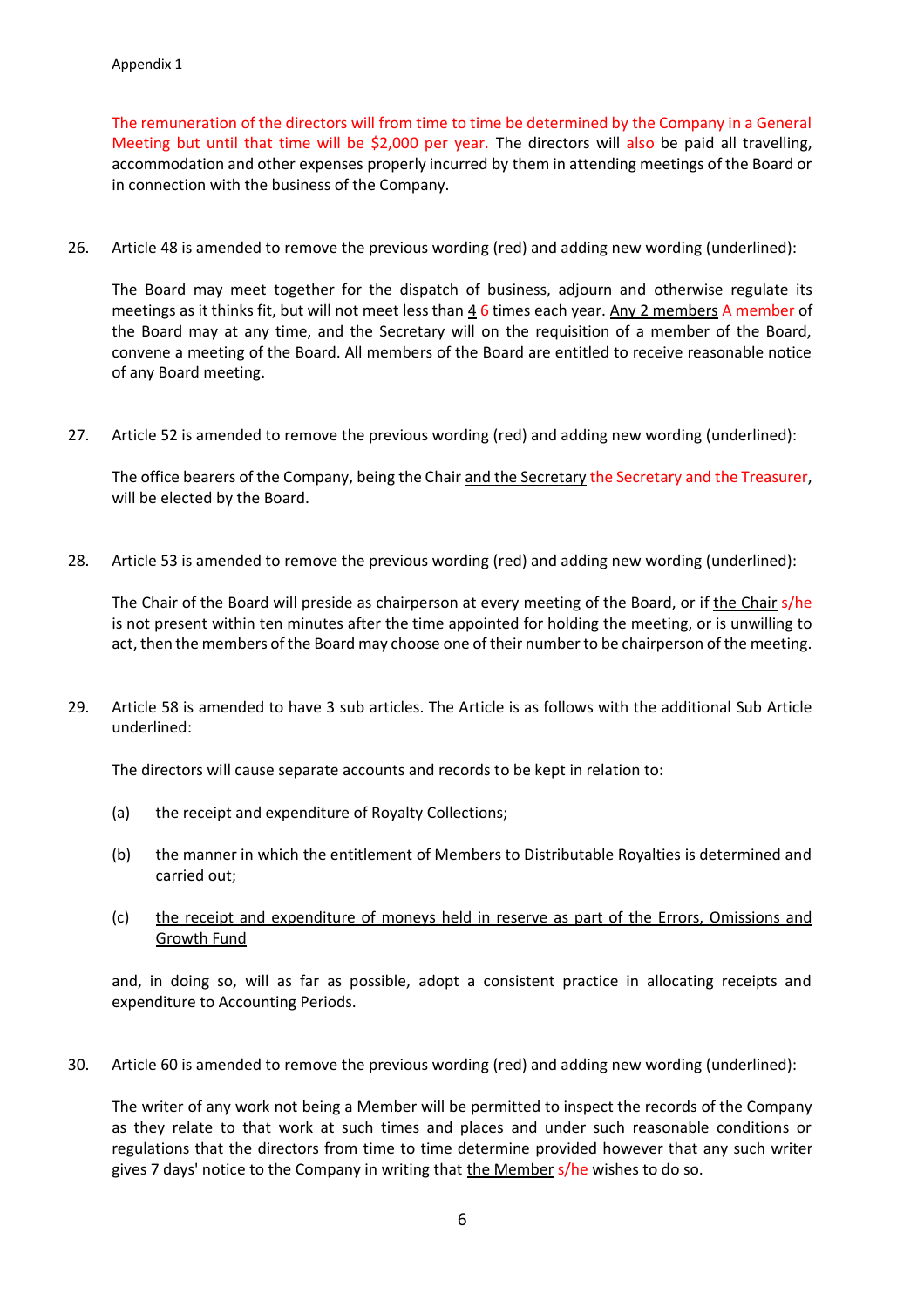31. Articles 61 through to 72 have been replaced (including headings) with the following:

# **RECEIPT AND ALLOCATION OF MONIES**

- 61. Any monies received by the Company from any source other than royalties may be dealt with at the absolute discretion of the Board.
- 62. In each Accounting Period, Royalty Collections will be expended in the following order:
	- (d) For the payment of all reasonable expenses that are incidental to the conduct, management and operation of the Company, as the Board considers appropriate;
	- (e) For such special purposes that the Board considers in the interest of the Company, such as cultural purposes, provided that the funds expended for special purposes do not exceed 5% of Royalty Collections for that Accounting Period;
	- (f) To be set aside in the Errors, Omissions and Growth Fund to meet any anticipated future obligations as the Board considers appropriate; and
	- (g) To be allocated and distributed according to the Company's distribution policy, which may be amended by the Board from time to time.
- 63. If the Company is unable to distribute monies accrued under Article 62(d) to a person because the person is not a Member or for any other reason, the Company must hold that money in trust as specified in Article 64 until such time as payment can be made to that person under Article 62.

# **UNDISTRIBUTED MONIES**

64. If any monies remain undistributed under Article 62 for a period of four years from the end of the Accounting Period in which the Royalty Collections were collected, the monies may be distributed as the Board sees fit, unless the Board is satisfied that special circumstance justify the monies to be held on trust for a further period not exceeding two years.

# **DETERMINATION OF ENTITLEMENT AND DISTRIBUTION OF MONIES**

- 65. The Board must determine the total amount of Distributable Royalties at least once in each Accounting Period.
- 66. The Board must endeavour to ensure that the Distributable Fund is allocated equitably and accurately.
- 67. In determining the allocation of the Distributable Fund, the Board must consider all relevant matters such as:
	- (a) Records and information in relations to the Royalty Collections;